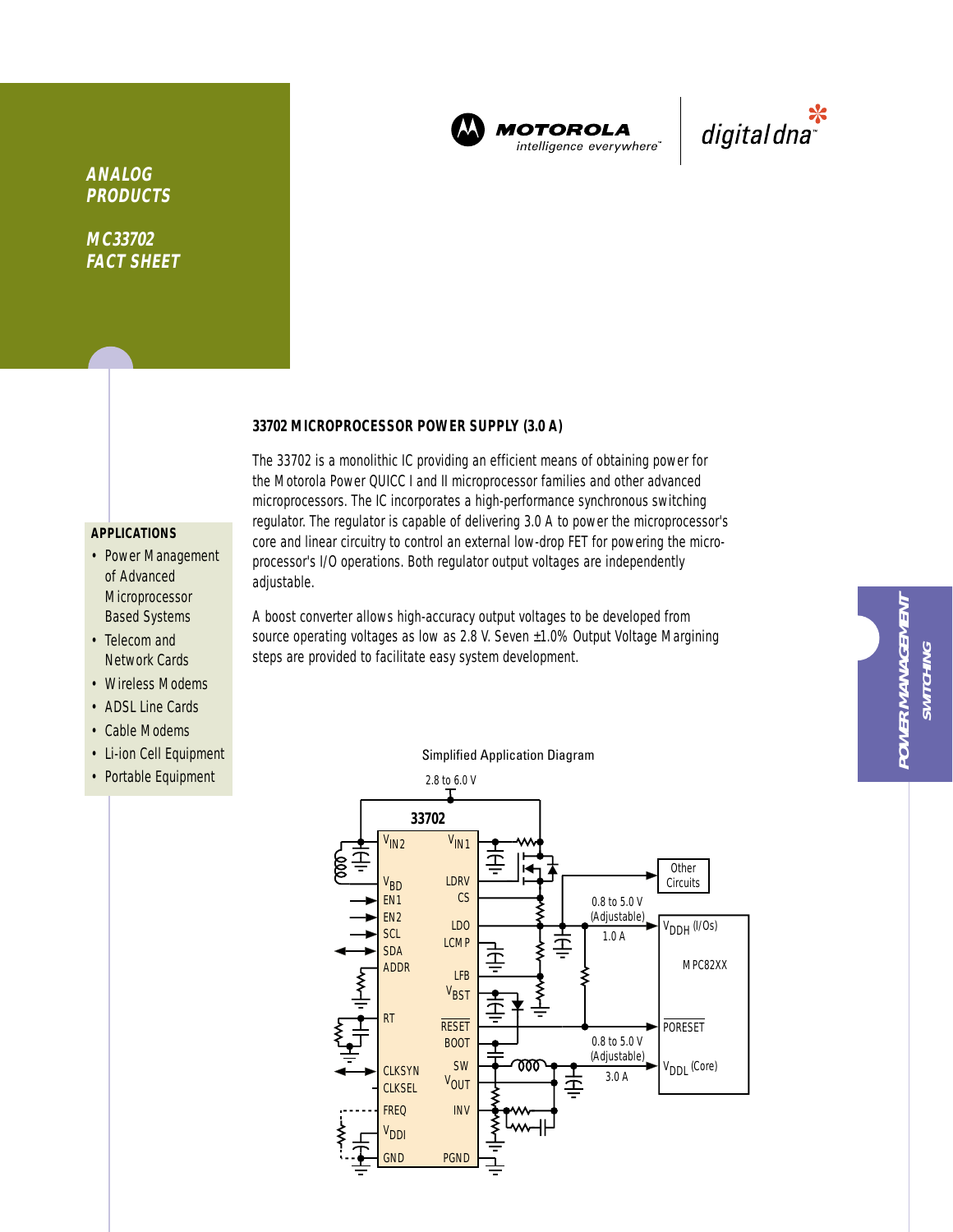## **FEATURES**

- I<sup>2</sup>C with address register selection for programming control
- Programmable internal Watchdog and Power-ON Reset to ensure MCU performance integrity
- Synchronous buck converter with cycle-by-cycle PWM current mode control for enhanced output voltage accuracy
- Boost converter for enhanced low-voltage performance
- Adjustable switching regulator output voltage via external resistor divider
- External RC programmed Reset Power-UP Delay timer
- Additional devices available for comparison in Analog Selector Guide SG1002/D

## **CUSTOMER BENEFITS**

- High-performance power source supporting advanced microprocessors
- High-efficiency step-down switching regulator
- Reduced PC board space resulting in enhanced application reliability and lower costs
- Self-contained Watchdog with Power-ON Reset
- Predictable up/down power sequencing to ensure CPU integrity
- Flexible application protection and programmable performance features
- Voltage margining for easy system development

# **Performance Typical Values**

Operating Voltage 2.8 V to 6.0 V Output Voltages: SW (Adjustable) 0.8 to 5.0 V @ 3.0 A LDO (Adjustable)  $0.8$  to  $5.0$  V  $\odot$  1.0 A Voltage Margining  $7 \pm 1.0\%$  steps Buck Converter Line & Load Reg.  $\pm 1.0\%$ Current Limit 4.0 A PWM Freq. (Adjustable) 200 to 400 kHz Operating Temp  $-40^{\circ}$ C  $\leq T_A \leq 105^{\circ}$ C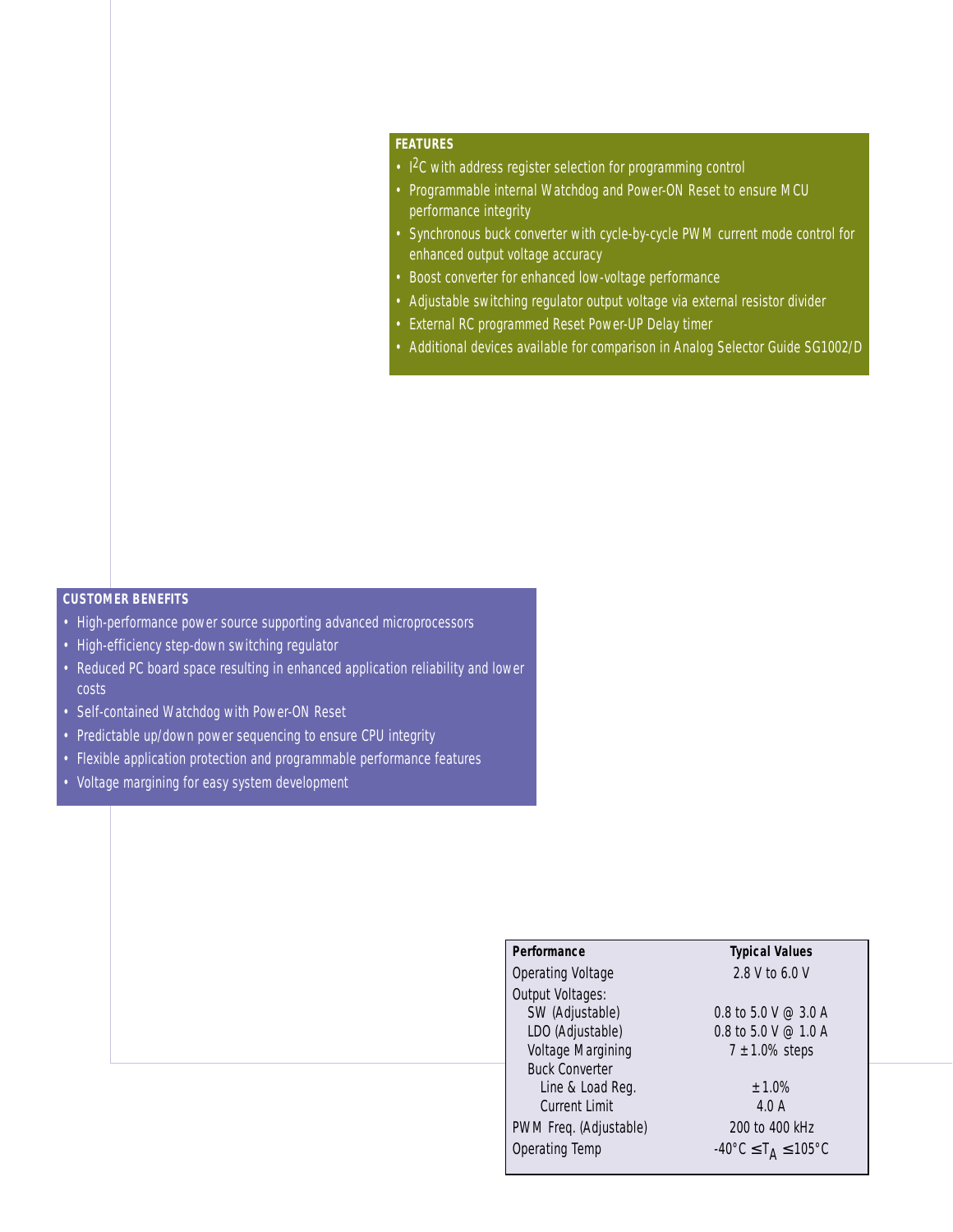### 33702 Internal Block Diagram



| <b>Protection</b>    | <b>Detect</b> | Limiting | <b>Shut</b><br>Down | Auto<br><b>Recovery</b> |
|----------------------|---------------|----------|---------------------|-------------------------|
| Input Under Voltage  |               |          | $\bullet$           |                         |
| Output Over Voltage  |               |          |                     |                         |
| Output Under Voltage |               |          | $\bullet$           |                         |
| Over Current/SC      |               |          |                     |                         |
| Over Temperature     |               |          |                     |                         |